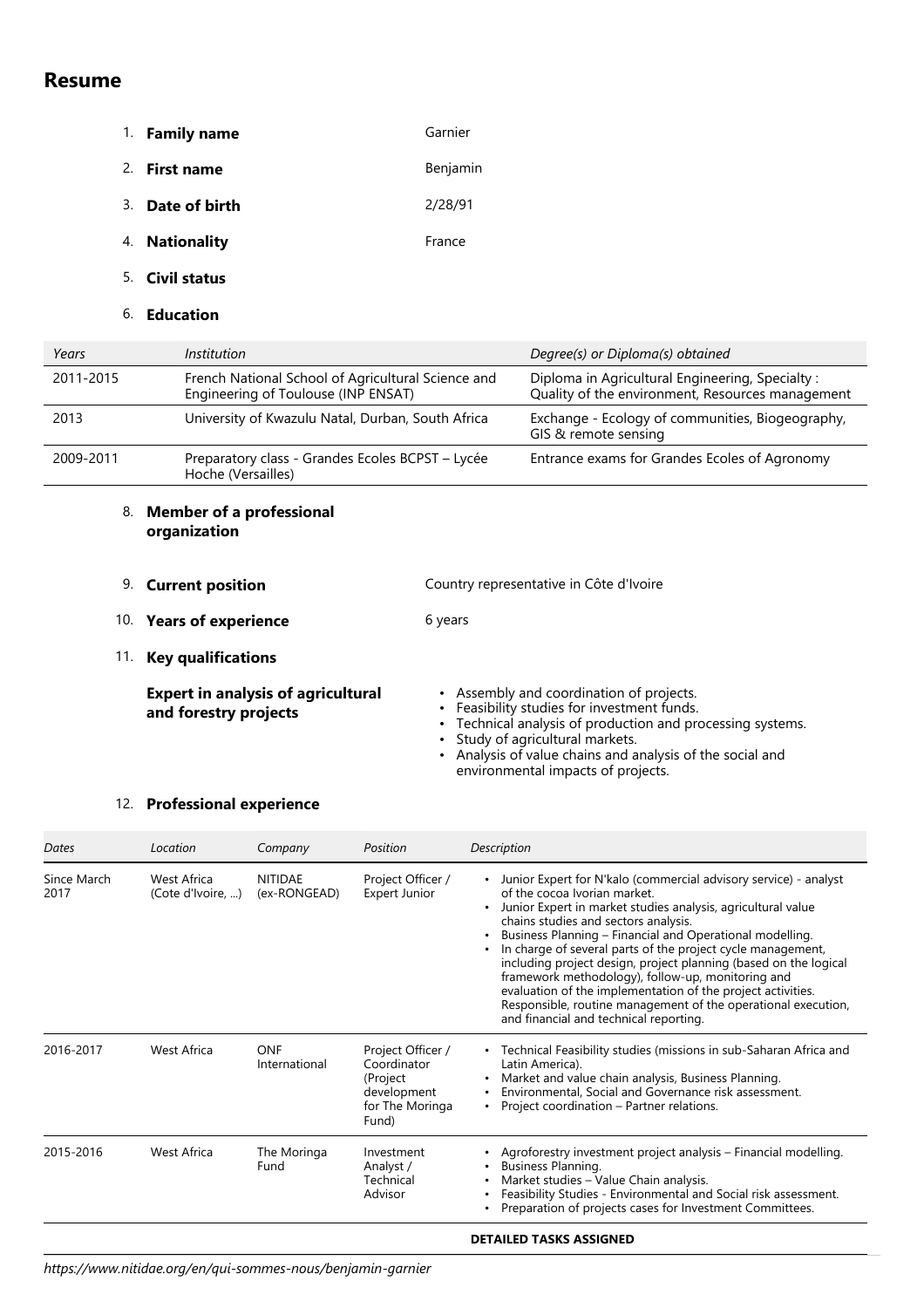| 2017-2018 | Cote d'Ivoire                                                    | Diverse                                                   | Expert in<br>Agriculture,<br>Market analysis,<br>Value chain &<br>Process | <b>Project/Mission</b> : Business planning for private project sponsors<br>wishing to developp cashew processing projects in Cote d'Ivoire.<br>Main project features : Carrying out business plans (operational and<br>financial models) with communication documents and market<br>studies on the cashew sector. Assistance to project holders in<br>research funding and in finding sales and technicals arguments for<br>private banks and financial institutions.<br><b>Activities performed</b> : Operational and financial modelling, business<br>planning, design of cashew factory, market analysis.                                                                                                                                                                                                                                                                                                                                                                                     |
|-----------|------------------------------------------------------------------|-----------------------------------------------------------|---------------------------------------------------------------------------|--------------------------------------------------------------------------------------------------------------------------------------------------------------------------------------------------------------------------------------------------------------------------------------------------------------------------------------------------------------------------------------------------------------------------------------------------------------------------------------------------------------------------------------------------------------------------------------------------------------------------------------------------------------------------------------------------------------------------------------------------------------------------------------------------------------------------------------------------------------------------------------------------------------------------------------------------------------------------------------------------|
| 2018      | Mali                                                             | LuxDev                                                    | Project Officer /<br>Expert in<br>Agriculture and<br><b>Markets</b>       | <b>Project/Mission</b> : Study on market dynamic and trade flows in rice,<br>sesame and fonio sectors, in east Mali.<br><b>Main project features</b> : Analyse market dynamics for the 3 sectors<br>(rice, sesame, fonio) and issues linked to marketing. Evaluate trade<br>flows in the country, into and from bordering countries and other<br>potential exports markets. Make technical and operational<br>recommendations in the MLI/021 Program of LuxDev so as to<br>improve the marketing of these products.<br>Activities performed : Field study, reporting, interviews, data<br>collection and analysis, market and value chain analysis.<br><b>Expertise in agriculture and markets:</b><br>• Market study<br>Sector study<br>$\bullet$<br>Logistic chain study<br>• Operational planning                                                                                                                                                                                             |
| 2017      | Cote d'Ivoire                                                    | Confidential                                              | Expert in<br>Agriculture,<br>Markets, Value<br>chains and<br>Process      | <b>Project/Mission</b> : Technical and financial Feasibility study for the<br>implementation of a cashew-processing unit in Cote d'Ivoire.<br>Main project features : Study to support ivorian entrepreneurs in<br>the development of a cashew-processing project with a capacity of<br>30,000T/year : a complete design of the project on a technical and<br>financial side; a cashew market study; a technical, operational and<br>financial modelling and the business plan; linking key actors of the<br>sector with technical partners.<br>Activities performed: Operational and financial modelling, business<br>planning, design of a cashew-processing factory, market analysis.<br><b>Expertise in agriculture, markets, value chains and process:</b><br>• Cashew market study (international, subregional, national)<br>Cashew sector study in Cote d'Ivoire<br>٠<br>Logistic chain study<br>Design of a cashew-processing factory<br><b>Business Planning</b><br>Financial modelling |
| 2017      | Togo                                                             | The Moringa<br>Fund                                       | Expert in<br>agriculture,<br>markets, value<br>chains & process           | <b>Project/Mission</b> : Technical and Market Due Diligence of Jus Délice -<br>Certified organic pineapple juice processing project.<br>Main project features : Scalling up of a pineapple processing plant<br>to export single-strenght organic juice. The partner is a significant<br>exporter of organic fruit in Togo. The expertise was focused on the<br>pineaple juice market, supply capacity, logistic chain, production,<br>processing and social & environmental recommendations.<br>Activities performed: Field study, reporting, interviews, data<br>collecting & analysis, business planning, market study, value chain<br>analysis, production planning.<br><b>Expertise in agriculture, markets and value chains:</b><br>Pineapple and pineapple juice market study<br>Pineapple sector study in Togo<br>Logistic chain study<br>• Operational planning and past performances study of the<br>company                                                                            |
| 2017      | Benin, Togo,<br>Cote d'Ivoire,<br>Burkina Faso,<br>Mali, Senegal | ETC<br><b>TERRA-RONGEA</b><br>D then NITIDAE<br>/ Diverse | Agronomist /<br>Investment<br>analyst                                     | <b>Project / Mission</b> : Market study on farm inputs in West Africa and<br>market potential for organic inputs.<br>Main project features : The main goal of this market study at a<br>subregional level is to establish a state of production on "farm<br>inputs" of 6 countries (Mali, Senegal, Burkina, Cote d'Ivoire, Togo and<br>Benin) and to analyse the role of each actor in the value chain. The<br>study must lead to conclusions and recommendations for the client<br>in order for him to make strategic decisions on further growing its<br>business in West Africa.<br>Activities performed : Field study, reporting, interviews, data<br>collecting & analysis, business planning, market study, value chain<br>analysis.<br><b>Expertise in agriculture and markets:</b><br>Market study<br>Sector study<br>Logistics chain study<br>Operational planning                                                                                                                      |